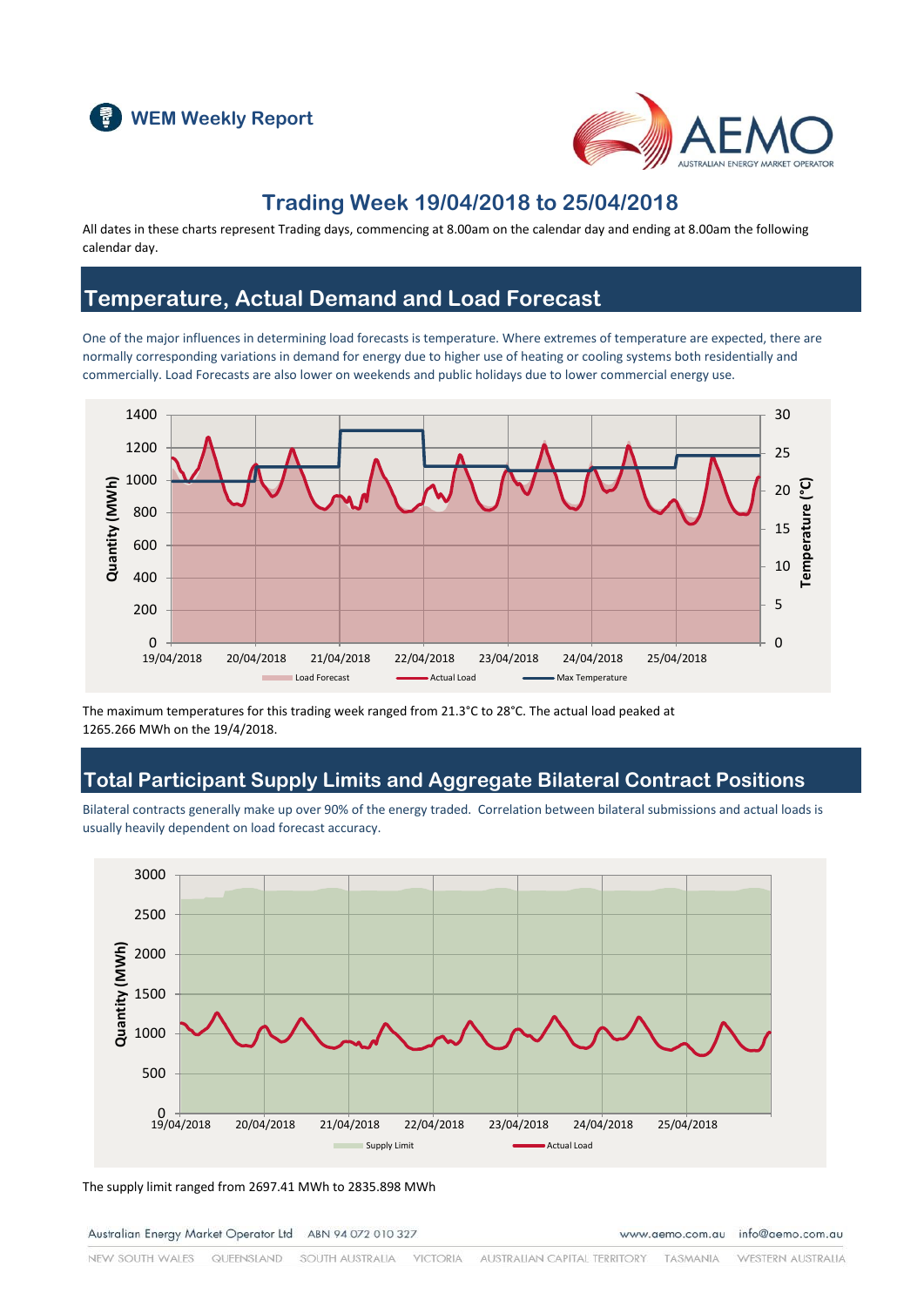# **Net Balancing Market Trades**

Bilateral contracts and STEM trading are generally based on the forecast energy requirements of Participants. When the forecast requirements are higher or lower than the actual requirements for a day, this Market energy must be bought and sold in the balancing mechanism. This graph shows the estimated net balancing trades.



The majority of the balancing activity this week occurred within Balancing Demand. The maximum balancing demand for the week reached 238.6575 MWh on the 22/4/2018. The maximum balancing supply for the week reached -163.777 MWh on the 25/4/2012.

# **Total Traded Energy**

This chart represents a comparison between the total net energy that is traded in Bilateral Contracts, the STEM and the balancing mechanism. Balancing Supply represents cases in which the total contract position is greater than the demand and customers must supply energy back to balancing. Balancing Demand represents cases in which the total contract position is less than the demand and customers must purchase energy from balancing.



Total balancing supply equalled -2675.702 MWh whereas total balancing demand equalled 22323.516 MWh. The Total STEM Traded quantity was 16853.075 MWh, with the STEM Clearing Quantity ranging between 0.99 MWh and 163.821 MWh.

Australian Energy Market Operator Ltd ABN 94 072 010 327

www.aemo.com.au info@aemo.com.au